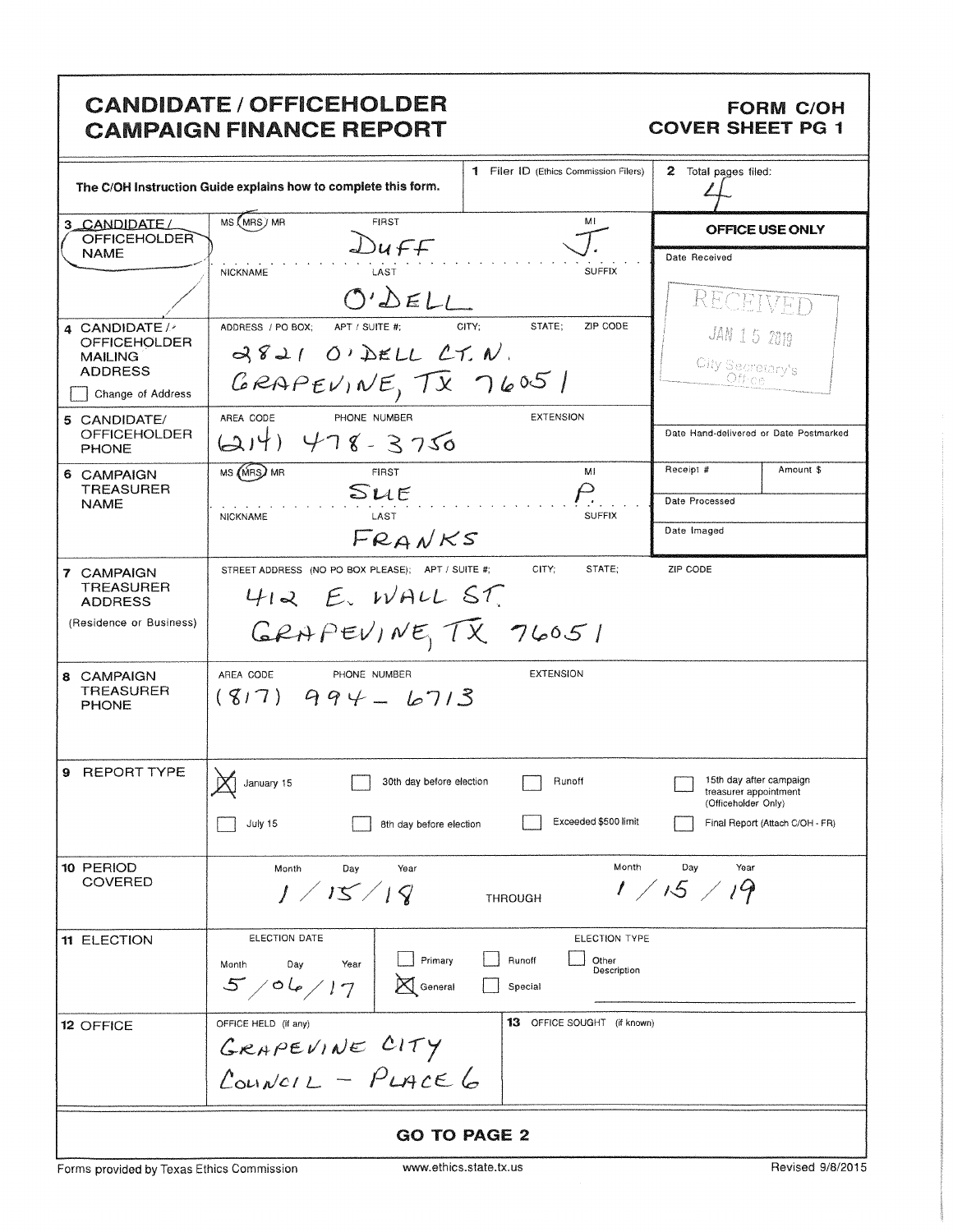| LOANS                                                                                                                                                     | <b>SCHEDULE E</b>                                                                                                      |                                                                                     |                           |  |  |
|-----------------------------------------------------------------------------------------------------------------------------------------------------------|------------------------------------------------------------------------------------------------------------------------|-------------------------------------------------------------------------------------|---------------------------|--|--|
| The Instruction Guide explains how to complete this form.                                                                                                 | 1 Total pages Schedule E:                                                                                              |                                                                                     |                           |  |  |
| 2 FILER NAME<br>$\sum_{U \in F}$ $\overline{J}$ , $O'$ $\sum_{U}$                                                                                         | 3 Filer ID (Ethics Commission Filers)                                                                                  |                                                                                     |                           |  |  |
|                                                                                                                                                           | 4 TOTAL OF UNITEMIZED LOANS                                                                                            | S                                                                                   |                           |  |  |
| 5<br>Date of loan                                                                                                                                         | 7 Name of lender<br>out-of-state PAC (ID#:<br>DUFF J. O'DELL                                                           | 9<br>Loan Amount (\$)<br>4350°                                                      |                           |  |  |
| 6<br>Is lender<br>a financial<br>Institution?                                                                                                             | 8 Lender address;<br>City;<br>2821 OIDELL CT. N                                                                        | State;<br>Zip Code                                                                  | <b>10</b> Interest rate   |  |  |
| Y<br>N                                                                                                                                                    | GRAPEVINE, TX 76051                                                                                                    |                                                                                     | <b>11</b> Maturity date   |  |  |
| 13 Employer (See Instructions)<br>12 Principal occupation / Job title (See Instructions)<br>$C$ <i>ity CouncillusMAN - PLACE</i><br>SELF                  |                                                                                                                        |                                                                                     |                           |  |  |
| $\mathsf{\vec{X}}$ none                                                                                                                                   | 15 Check if personal funds were deposited into political<br>14 Description of Collateral<br>account (See Instructions) |                                                                                     |                           |  |  |
| <b>16 GUARANTOR</b><br><b>INFORMATION</b>                                                                                                                 | 17 Name of guarantor                                                                                                   |                                                                                     | 19 Amount Guaranteed (\$) |  |  |
| City;<br><b>18 Guarantor address;</b><br>State;<br>Zip Code<br>not applicable                                                                             |                                                                                                                        |                                                                                     |                           |  |  |
|                                                                                                                                                           | 20 Principal Occupation (See Instructions)<br>21 Employer (See Instructions)                                           |                                                                                     |                           |  |  |
| Date of loan                                                                                                                                              | Name of lender<br>$\Box$ out-of-state PAC (ID#: $\Box$ )                                                               |                                                                                     | Loan Amount (\$)          |  |  |
| Is lender<br>a financial<br>Institution?                                                                                                                  | City:<br>Lender address;<br>State;<br>Zip Code                                                                         |                                                                                     | Interest rate             |  |  |
| N<br>Y                                                                                                                                                    |                                                                                                                        |                                                                                     | Maturity date             |  |  |
|                                                                                                                                                           | Employer (See Instructions)<br>Principal occupation / Job title (See Instructions)                                     |                                                                                     |                           |  |  |
| Description of Collateral                                                                                                                                 |                                                                                                                        | Check if personal funds were deposited into political<br>account (See Instructions) |                           |  |  |
| none<br><b>GUARANTOR</b><br><b>INFORMATION</b>                                                                                                            | Name of guarantor                                                                                                      |                                                                                     | Amount Guaranteed (\$)    |  |  |
| City;<br>State; Zip Code<br>Guarantor address:                                                                                                            |                                                                                                                        |                                                                                     |                           |  |  |
| not applicable<br>Employer (See Instructions)<br>Principal Occupation (See Instructions)                                                                  |                                                                                                                        |                                                                                     |                           |  |  |
|                                                                                                                                                           |                                                                                                                        |                                                                                     |                           |  |  |
| ATTACH ADDITIONAL COPIES OF THIS SCHEDULE AS NEEDED<br>If lender is out-of-state PAC, please see instruction guide for additional reporting requirements. |                                                                                                                        |                                                                                     |                           |  |  |

J

1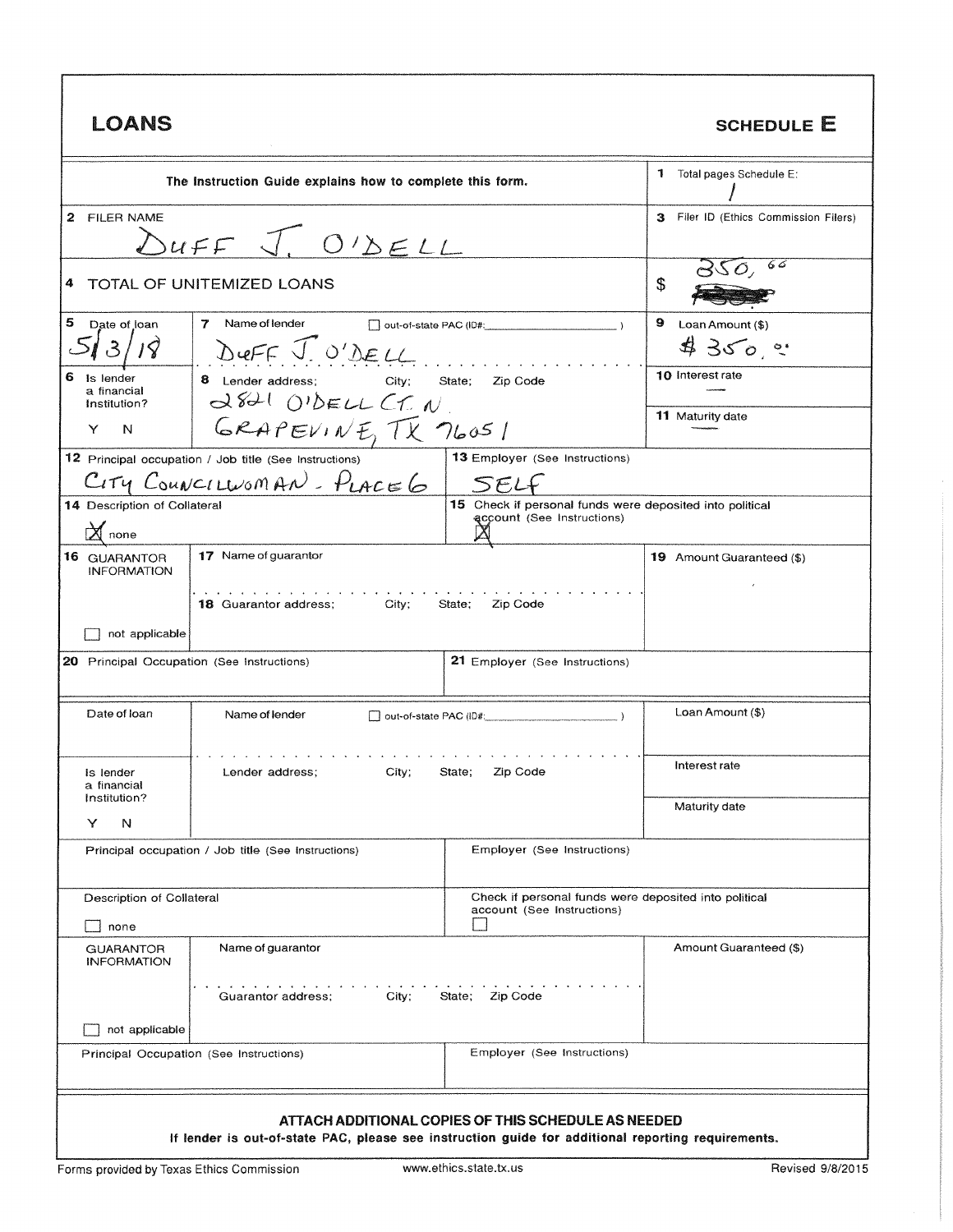## POLITICAL EXPENDITURES MADE FROM PERSONAL FUNDS SCHEDULE G

|   | <b>EXPENDITURE CATEGORIES FOR BOX 8(a)</b>                                                                                                                                            |                                                                                                                                                                |                                                                                                                                                                                                                                                                                                                                     |  |  |
|---|---------------------------------------------------------------------------------------------------------------------------------------------------------------------------------------|----------------------------------------------------------------------------------------------------------------------------------------------------------------|-------------------------------------------------------------------------------------------------------------------------------------------------------------------------------------------------------------------------------------------------------------------------------------------------------------------------------------|--|--|
|   | <b>Advertising Expense</b><br>Accounting/Banking<br><b>Consulting Expense</b><br>Contributions/Donations Made By<br>Candidate/Officeholder/Political Committee<br>Credit Card Payment | Event Expense<br>Fees<br>Food/Beverage Expense<br>Gift/Awards/Memorials Expense<br>Legal Services<br>The Instruction Guide explains how to complete this form. | Loan Repayment/Reimbursement<br>Solicitation/Fundraising Expense<br>Office Overhead/Rental Expense<br>Transportation Equipment & Related Expense<br>Polling Expense<br><b>Travel In District</b><br>Printing Expense<br><b>Travel Out Of District</b><br>Salaries/Wages/Contract Labor<br>Other (enter a category not listed above) |  |  |
|   | 1 Total pages Schedule G:                                                                                                                                                             | 2 FILER NAME<br>$MFF$ $\overline{U}$                                                                                                                           | 3 Filer ID (Ethics Commission Filers)<br>$0^{\prime}$ $\triangle$ ELL                                                                                                                                                                                                                                                               |  |  |
|   | 4 Date                                                                                                                                                                                | 5 Payee name<br>RED PALM<br>$\mathcal{S}_{\mathcal{F}\overline{\boldsymbol{u}}}$                                                                               | <del>MOS</del> PRODUCTIONS                                                                                                                                                                                                                                                                                                          |  |  |
|   | 6 Amount $($ \$)                                                                                                                                                                      | 7 Payee address;<br>City; State; Zip Code                                                                                                                      |                                                                                                                                                                                                                                                                                                                                     |  |  |
|   | 13000                                                                                                                                                                                 | 407 W, AVE, B                                                                                                                                                  |                                                                                                                                                                                                                                                                                                                                     |  |  |
|   | Reimbursement from<br>political contributions<br>intended                                                                                                                             | $H_{ICO}$ , $TX$ $76457$                                                                                                                                       |                                                                                                                                                                                                                                                                                                                                     |  |  |
| 8 | <b>PURPOSE</b><br>OF<br><b>EXPENDITURE</b>                                                                                                                                            | (a) Category (See Categories listed at the top of this schedule)<br>$ADUERT_1S1NG-$                                                                            | (b) Description<br>Check if travel outside of Texas, Complete Schedule T.<br>Check if Austin, TX, officeholder living expense                                                                                                                                                                                                       |  |  |
|   | 9 Complete ONLY if direct<br>expenditure to benefit C/OH                                                                                                                              | WEBSITE MAINTENANCE<br>Candidate / Officeholder name                                                                                                           | Office sought<br>Office held                                                                                                                                                                                                                                                                                                        |  |  |
|   | Date                                                                                                                                                                                  | Payee name                                                                                                                                                     |                                                                                                                                                                                                                                                                                                                                     |  |  |
|   | Amount (\$)<br>Reimbursement from<br>political contributions                                                                                                                          | City; State; Zip Code<br>Payee address;                                                                                                                        |                                                                                                                                                                                                                                                                                                                                     |  |  |
|   | intended                                                                                                                                                                              | Category (See Categories listed at the top of this schedule)                                                                                                   | (b) Description                                                                                                                                                                                                                                                                                                                     |  |  |
|   | <b>PURPOSE</b><br>ОF<br><b>EXPENDITURE</b>                                                                                                                                            |                                                                                                                                                                | Check if travel outside of Texas. Complete Schedule T.<br>Check if Austin, TX, officeholder living expense                                                                                                                                                                                                                          |  |  |
|   | Candidate / Officeholder name<br>Office sought<br>Office held<br>Complete ONLY if direct<br>expenditure to benefit C/OH                                                               |                                                                                                                                                                |                                                                                                                                                                                                                                                                                                                                     |  |  |
|   | Date                                                                                                                                                                                  | Payee name                                                                                                                                                     |                                                                                                                                                                                                                                                                                                                                     |  |  |
|   | Amount (\$)<br>Reimbursement from<br>political contributions<br>intended                                                                                                              | City; State; Zip Code<br>Payee address;                                                                                                                        |                                                                                                                                                                                                                                                                                                                                     |  |  |
|   | <b>PURPOSE</b><br>OF<br><b>EXPENDITURE</b>                                                                                                                                            | Category (See Categories listed at the top of this schedule)                                                                                                   | (b) Description<br>Check if travel outside of Texas. Complete Schedule T.<br>Check if Austin, TX, officeholder living expense                                                                                                                                                                                                       |  |  |
|   | Office held<br>Office sought<br>Complete ONLY if direct<br>Candidate / Officeholder name<br>expenditure to benefit C/OH                                                               |                                                                                                                                                                |                                                                                                                                                                                                                                                                                                                                     |  |  |
|   | ATTACH ADDITIONAL COPIES OF THIS SCHEDULE AS NEEDED                                                                                                                                   |                                                                                                                                                                |                                                                                                                                                                                                                                                                                                                                     |  |  |
|   | www.ethics.state.tx.us<br>Revised 9/8/2015<br>Forms provided by Texas Ethics Commission                                                                                               |                                                                                                                                                                |                                                                                                                                                                                                                                                                                                                                     |  |  |